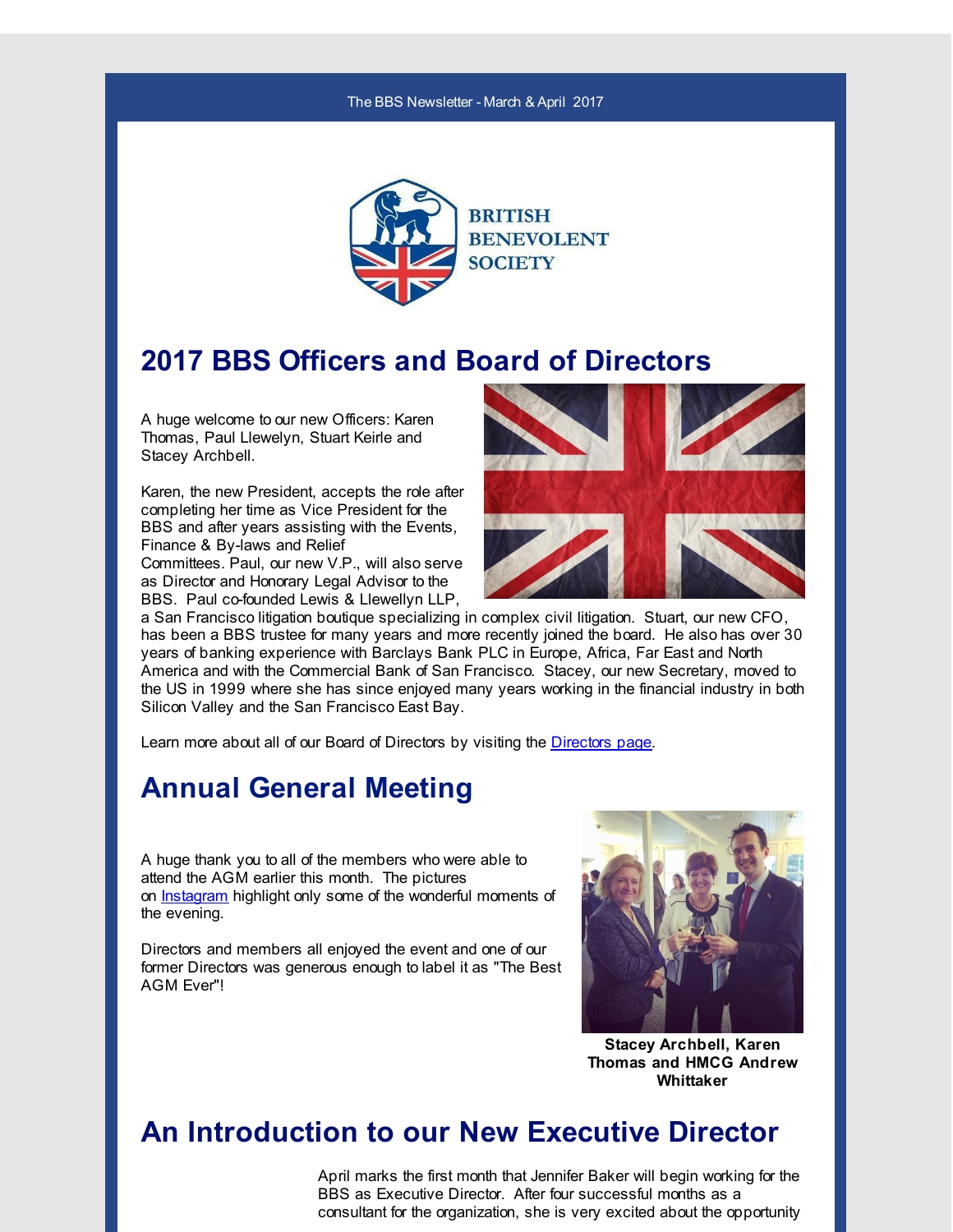

to help lead the organization.

Jenn comes to us after working for many years at the British Consulate in San Francisco. While working at the Consulate, she managed internal and external communications for all British Consulates in the Americas, she facilitated and organized events and trainings, managed communication budgets and implemented digital media strategies. Jennifer studied Political Science and Internationals Affairs at the University of Nevada-Reno and has lived in the Bay Area since 1998. Jenn has always had a passion for engaging with ex-pat communities and can't wait to help build a strong BBS community!

## **BBS Relief Update**



The past two months have involved assisting a number of folks brought to our attention by our partners at the British Consulate. One instance involved assisting a mental health and welfare case where the individual suffered from severe mental illness. Due to this, the individual had a difficult time looking after himself and was frequently homeless. He found himself in a cycle of getting arrested, serving some time, being released and being

homeless, getting arrested again, etc. He very much wanted to return to the UK where he would have his mother's support. The BBS was able to partner with the Consulate and help successfully arrange for repatriation back to Wales. The gentleman is now with his mother and receiving regular medical attention.

## **Curry Night with the BBS Date: Wednesday 24 May**

Please join us in Mill Valley at **Prabh Indian** Kitchen for curry and [socializing](http://r20.rs6.net/tn.jsp?f=001oMZ96fFvznEdKSn1L3kIkI8OHuJFUgR7WYYQBf_PMTtFOMn5XqzTPuRlqAkwMUEDZGoYMfaRN4Y--M0a42v0Jm-NgY5MPE2vqZVGv6NZvcZQHR2JTpNmnCVuIr4MGHEQp9svHhhtqB1Xk-rS48a9BtGcJp37LgHElmbkMRSEdBdodh5rofe-WaRQtV3oWhj0&c=&ch=) with fellow BBS members!

Members and non-members are welcome to come along and enjoy a night of curry! Cost per person is \$45 including tax and tip. Tickets includes a variety of chicken, lamb and curry dishes along with one drink (wine or beer).



Please pre register on [Eventbrite](http://r20.rs6.net/tn.jsp?f=001oMZ96fFvznEdKSn1L3kIkI8OHuJFUgR7WYYQBf_PMTtFOMn5XqzTPuRlqAkwMUEDC7Y2_FFARC2TrHxRWIepVe2JILhrBqDWgK7F9joKLnHFnl8GtMsrJ-X_W-nn5-xpalUI-dTAqv2DJO121vo0SZHy380mmgWJ08E1g0nxy3-XthbqI3anhfBklaihdV8wA2xz7bDCU_vlUasG7g9roBCuETErVfu__uzqRFO6TvRt2gXmA3baoQBl1naj-qO-fvdlxHKhYHs-f2hGKOLqRdzNM8vfqu2l&c=&ch=) by 17 May.

# **Brit Night Out at the Theater: Date: Tuesday 6 June**

Interested in meeting fellow BBS friends, old and new, for a night at the theater? Join us at Z Space where they have offered to arrange a talk with the director and actors of this British production. All for a discounted group rate!

If you are interested, please contact Jenn [Baker](mailto:jennifer.baker@bbsofca.org) for further details.

*Smut: An Unseemly Story (The Greening of Mrs. [Donaldson\)](http://r20.rs6.net/tn.jsp?f=001oMZ96fFvznEdKSn1L3kIkI8OHuJFUgR7WYYQBf_PMTtFOMn5XqzTPuRlqAkwMUEDkKh9e5kNnG4cUjcKOeXC7dkPSZE-7ZBhqb3fOSNNpU6PFRfpMuhtrlyGscKu4TeIL0Uw5FLGocmASmOIJl1VcIRJQGGAX-0AzAxzC6UzWLnXNqIb74d5fiazXSBBGduo&c=&ch=)*